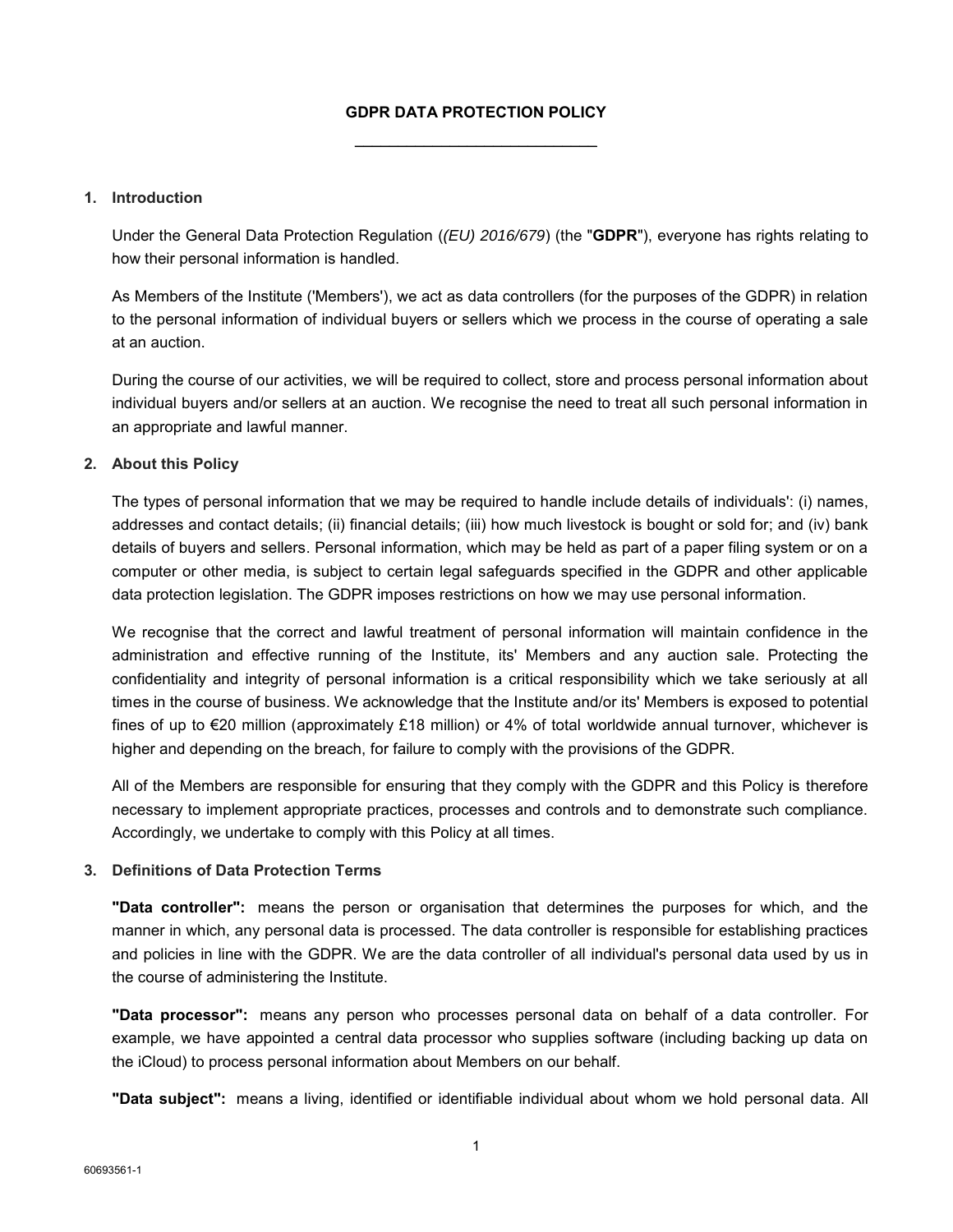data subjects have legal rights in relation to their personal data.

**"Personal data":** means any information relating to a living individual who can be identified from that data alone or in combination with other identifiers we possess or can reasonably access. Personal data can be factual (for example, a name, email address, location or date of birth) or an opinion about that person's actions or behaviour.

**"Personal data breach":** means any act or omission that compromises the security, confidentiality, integrity or availability of personal data or the physical, technical, administrative or organisational safeguards that we or our third-party service providers put in place to protect it. The loss, or unauthorised access, disclosure or acquisition, of personal data is a personal data breach.

**"Processing or process":** means any activity that involves the use of personal data. It includes obtaining, recording, holding or storing the data, or carrying out any operation or set of operations on the data including organising, amending, retrieving, using, disclosing, erasing or destroying it. Processing also includes transmitting or transferring personal data to third parties.

**"Sensitive personal data":** means information revealing an individual's racial or ethnic origin, political opinions, religious or similar beliefs, trade union membership, physical or mental health conditions, sexual life, sexual orientation, biometric or genetic data, and/or personal data relating to criminal offences and convictions. Sensitive personal data can only be processed under strict conditions.

#### **4. Data Protection Principles**

We adhere to the principles relating to the processing of personal data set out in the GDPR which require personal data to be:

- Processed lawfully, fairly and in a transparent manner (**Lawfulness, Fairness and Transparency**).
- Collected only for specified, explicit and legitimate purposes (**Purpose Limitation**).
- Adequate, relevant and limited to what is necessary in relation to the purposes for which it is processed (**Data Minimisation**).
- Accurate and where necessary kept up to date (**Accuracy**).
- Not kept in a form which permits identification of individuals for longer than is necessary for the purposes for which the data is processed (**Storage Limitation**).
- Processed in a manner that ensures its security using appropriate technical and organisational measures to protect against unauthorised or unlawful processing and against accidental loss, destruction or damage (**Security, Integrity and Confidentiality**).
- Not transferred to countries outside the European Economic Area (the "EEA") without appropriate safeguards being put in place (**Transfer Limitation**).
- Made available to data subjects in response to subject access requests and otherwise processed in accordance with the exercise of data subjects' rights (**Data Subject's Rights and Requests**).

We are responsible for and must be able to demonstrate compliance with the data protection principles listed above (**Accountability**).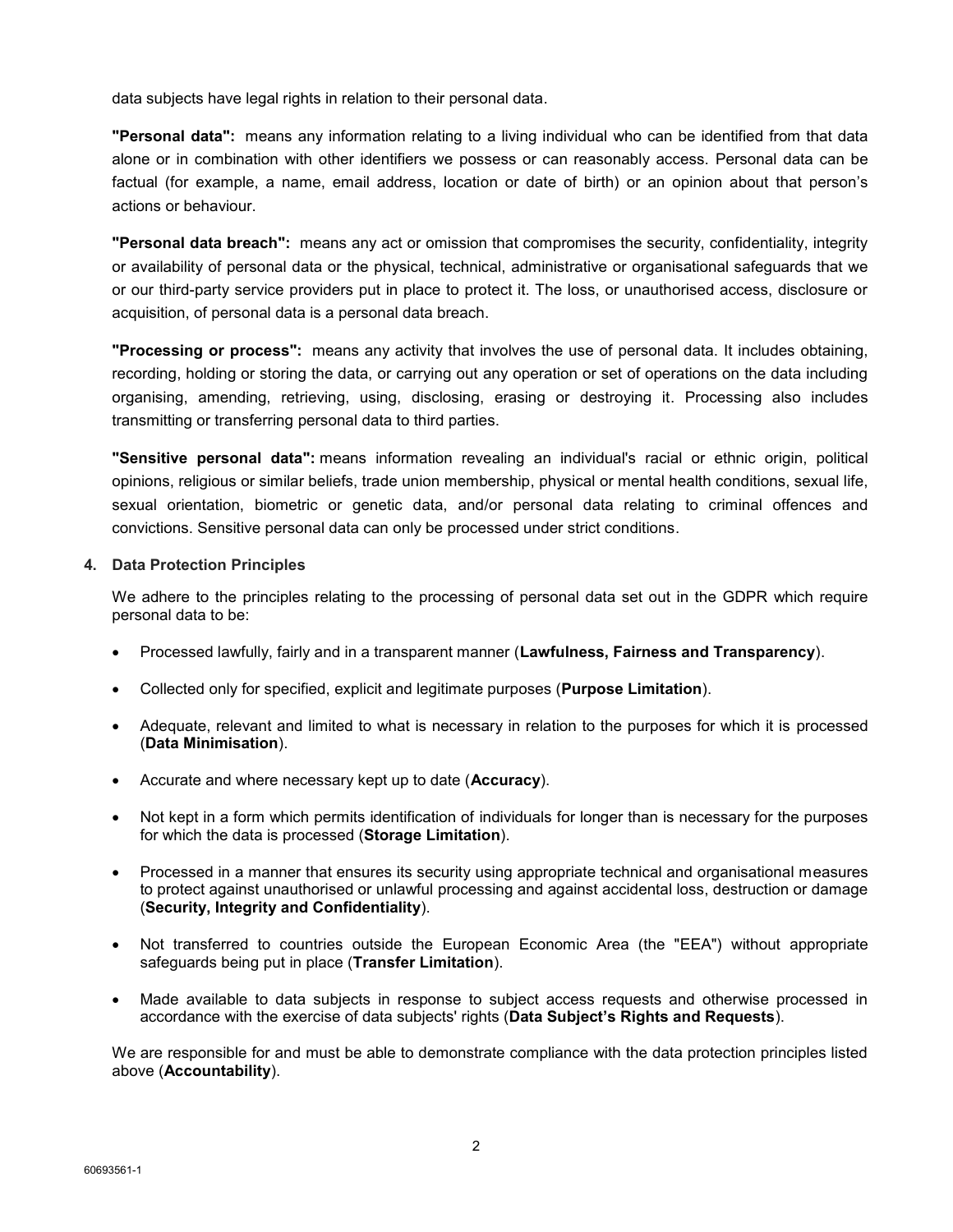# **5. Fair and Lawful Processing**

The GDPR is intended not to prevent the processing of personal information, but to ensure that it is done fairly and lawfully and without adversely affecting the rights of data subjects.

For personal data to be processed lawfully, certain conditions have to be met. Under the GDPR, these may include, among other things, requirements that the data subject has consented to the processing, or that the processing is necessary for the legitimate interests of the data controller or the third party to whom the data is disclosed. When sensitive personal data is being processed, more than one condition must be met. In most cases, the data subject's explicit consent to the processing of sensitive personal data will be required.

#### Processing of Personal Data – Legitimate Interests

In the majority of cases, we will process personal information on the legal basis that such processing is necessary for (i) accounting practices and requirements; and (ii) the effective running of the auction. We will also process your information where it is necessary to do so in order for us to comply with any applicable laws or legislation.

As Members, we have a legal obligation to hold onto financial information for accountancy requirements and also have a clear legitimate interest in making sure that the any auction is administered correctly at all times. We must necessarily collect and process detailed personal information about individual buyers or sellers (please see examples above) in order for us to: (i) carry out our functions; and (ii) ensure the effective day-today operation of the auction. Processing of individual's personal information is therefore integral to the operation of an auction.

#### **6. Transparency**

Under the GDPR, personal data must be processed in a transparent manner. In particular, the GDPR requires data controllers to provide detailed, specific information to a data subject depending on whether the information was first collected directly from the data subject or from elsewhere. Such information must be provided through an appropriate privacy notice which must be concise, transparent, intelligible, easily accessible, and in clear and plain language so that the data subject can easily understand the information.

We shall ensure that a GDPR-compliant Privacy Notice is issued to individual buyers and sellers when personal data is first collected. The Privacy Notice issued must include all information required by the GDPR, including but not limited to the identity of the data controller, the lawful basis of processing, the purpose for which the personal data is to be processed, the categories of recipients to whom personal data may be disclosed, the criteria used to determine the retention period and details of the relevant data subject rights.

# **7. Purpose Limitation**

Personal information must be collected only for specified, explicit and legitimate purposes. It must not be further processed in any manner which is incompatible with those purposes.

We collect and process individual's personal information only for our legitimate purposes in administering and operating auctions and for accounting requirements. We are required to disclose our legitimate purposes for processing in our Privacy Notice issued to individuals.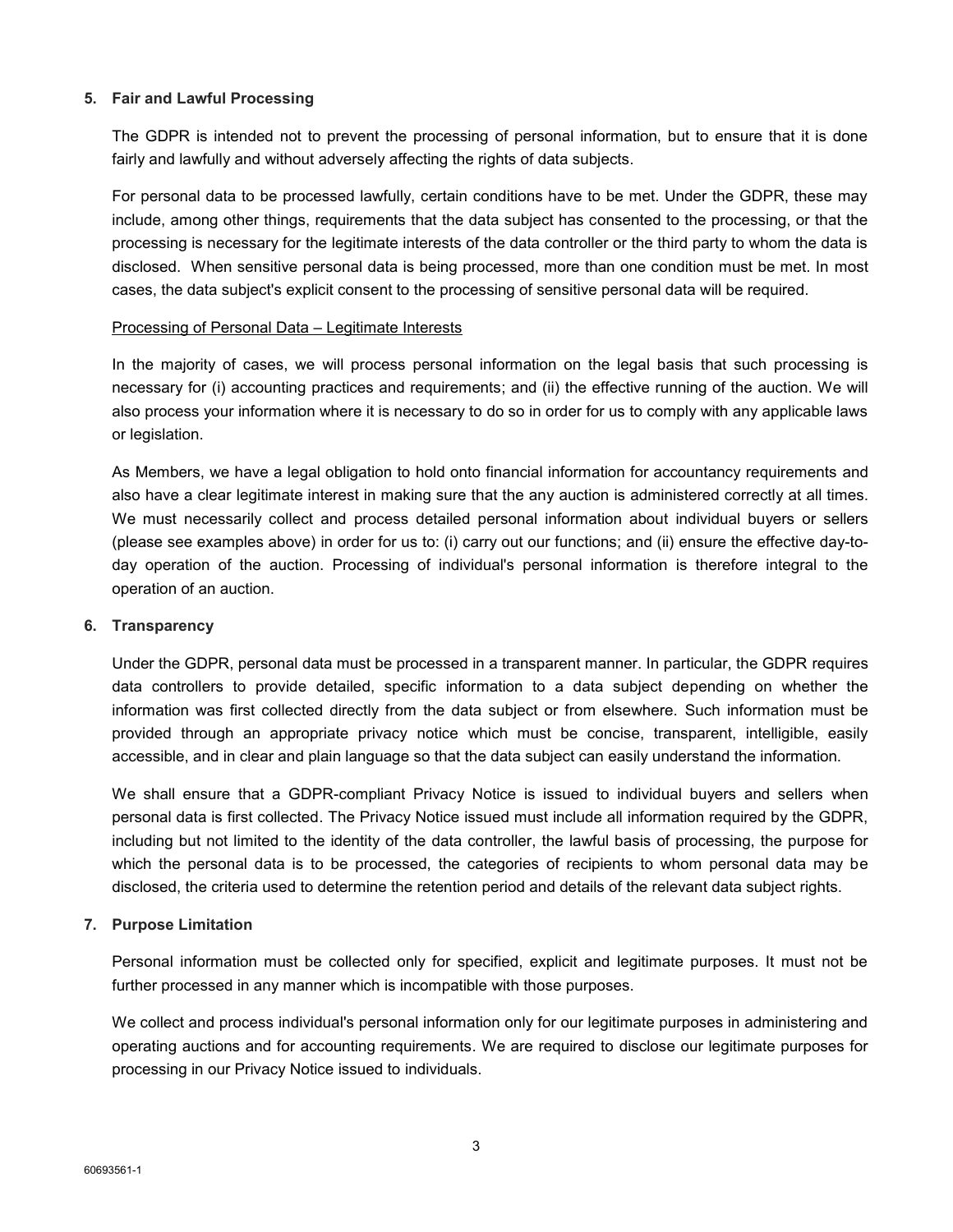We cannot use personal information for new, different or incompatible purposes from that disclosed to the individual when it was first obtained unless we have informed the individual of the new purposes and we have established a lawful basis for processing the personal information for the new purposes.

## **8. Data Minimisation**

Under the GDPR, personal data must be adequate, relevant and limited to what is necessary in relation to the purposes for which it is processed.

As data controllers, we must not collect excessive personal data about individuals or any other third party. We must therefore ensure that all personal data which we collect and process is adequate and relevant for our intended purposes of administering and operating the effective running of an auction.

When personal data is no longer needed for specified purposes, it must be deleted or anonymised as appropriate.

#### **9. Accuracy**

As data controllers, we must ensure that the personal information we use and hold about individual buyers and sellers is accurate, complete, kept up to date and relevant to the purpose for which we collected it. We will therefore take steps to check the accuracy of any personal data at the point of collection and at regular intervals afterwards. We must take all reasonable steps to destroy or amend (as appropriate) inaccurate or out-of-date personal information.

#### **10. Storage Limitation – Retention of Personal Data**

Under the GDPR, personal information must not be retained for longer than is necessary for the purposes for which the data is processed.

Except as otherwise permitted or required by applicable law, we will only retain personal information for as long as necessary to fulfil the purposes we collected it for, as required to satisfy any legal, accounting, or reporting obligations, or as necessary to resolve disputes. To determine the appropriate retention period for personal information, we must consider the amount, nature, and sensitivity of the data, the potential risk of harm from unauthorised use or disclosure of the data, the purposes for processing the data, whether we can fulfil the purposes of processing by other means, and any applicable legal requirements.

We will typically retain personal information for the periods set out below, subject to any exceptional circumstances or to comply with laws or regulations that require a specific retention period:

Information about individual buyers and sellers:

Personal data about individual buyers and sellers will be retained by us for seven (7) years.

Information about other service providers:

Personal data will be retained for a period of up to five (5) years following the date that the relevant service provider ceases to provide services to the Members.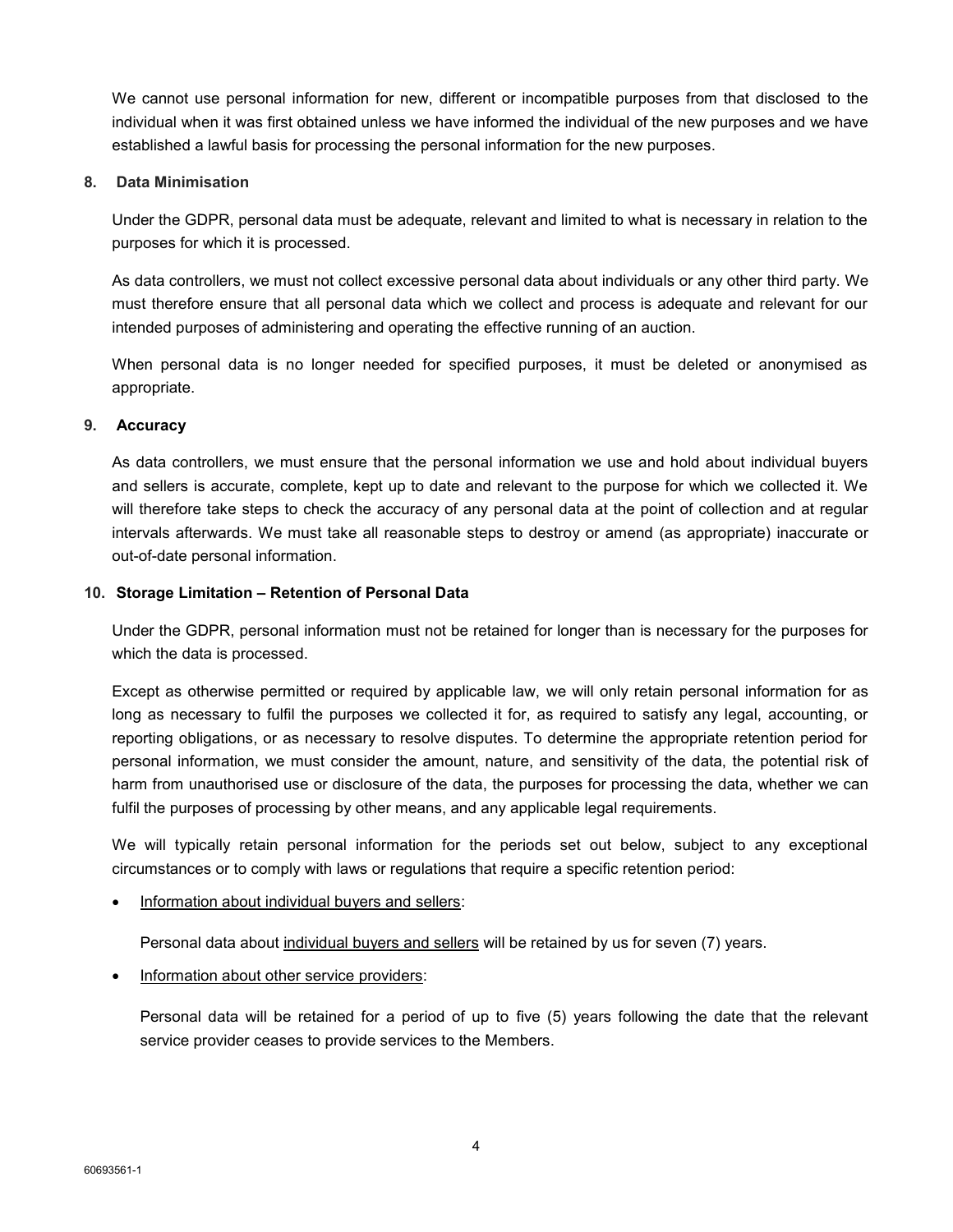We will take all reasonable steps to destroy or erase from our systems all personal information that we no longer require in connection with the administration of any auction sale. This includes notifying third parties (e.g. service providers) of the need to destroy or erase such data where applicable.

#### **11. No requirement to appoint a Data Protection Officer**

Under the GDPR, a Data Protection Officer must be appointed where a data controller's core activities involve: (i) processing operations which require regular and systematic monitoring of data subjects on a large scale; or (ii) processing of sensitive personal data on a large scale.

As Members, it is clear that we do not carry out processing operations which involve regular and systematic monitoring of data subjects on a large scale. In addition, as we do not process individuals' or Members' sensitive personal data (e.g. health data), such processing does not constitute a core activity of the Institute or its Members and we do not process such data on a large scale. Accordingly, we are not required to appoint a Data Protection Officer.

#### **12. Data Security**

We will ensure that appropriate technical and organisational data security measures are taken against unlawful or unauthorised processing of personal data, and against the accidental loss or destruction of, or damage to, personal data.

The GDPR requires us to put in place procedures and technologies to maintain the security of all personal data from the point of collection to the point of destruction or erasure. In addition, we recognise that personal data may only be transferred to third party data processors (such as a central data processor who supplies any software and backs it up on the iCloud for the benefit of a Member) if they agree to comply with those procedures and policies, or if they put in place adequate data security measures.

We must maintain data security by protecting the confidentiality, integrity and availability of personal data, defined as follows:

- "Confidentiality" means that only people who have a need to know and are authorised to use the personal data can access it.
- "Integrity" means that personal data should be accurate and suitable for the purpose for which it is processed.
- "Availability" means that authorised users are able to access the personal data when they need it for authorised purposes.

Our data security procedures include, but are not limited to, the following:

- Segregation of personal data from other networks;
- Access controls, user authentications and passwords;
- Secure disposal of paper records and files;
- Training of individual Members on information security; and
- Written information security policies and procedures.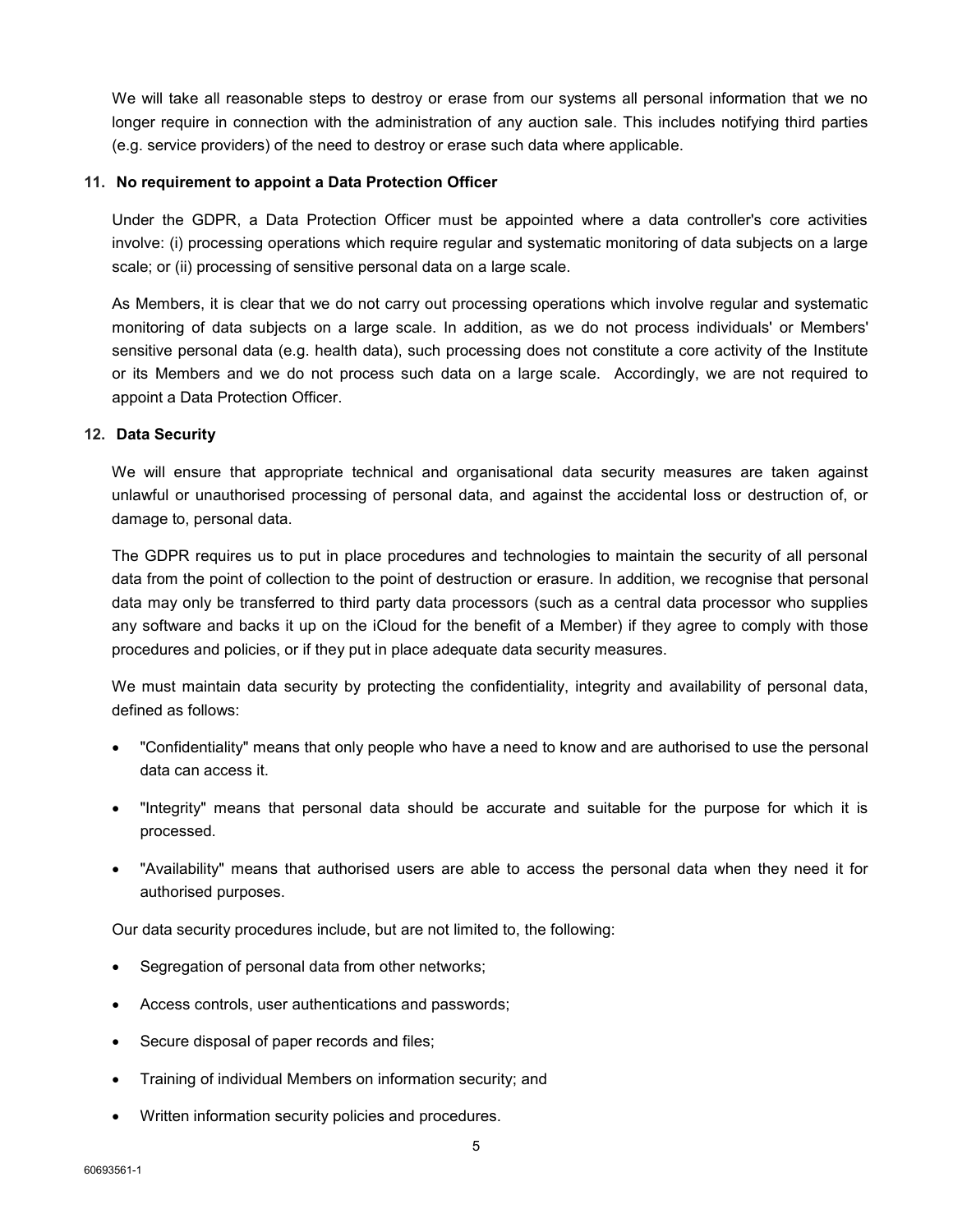We will regularly evaluate and test the effectiveness of these safeguards to ensure the security of our processing of personal data.

Each Member is responsible for protecting the personal data which it holds and must therefore comply with and not attempt to circumvent the administrative, physical and technical safeguards we implement and maintain in accordance with the GDPR to protect such data.

#### **13. Reporting a Personal Data Breach**

The GDPR imposes a duty on data controllers to notify a personal data breach to the Information Commissioner's Office ("ICO") within 72 hours after becoming aware of it, unless the relevant personal data breach is unlikely to result in a risk to the rights and freedoms of the relevant data subject. In addition, if a personal data breach is likely to result in a high risk to the rights and freedoms of a data subject, the data controller must communicate the breach to the relevant data subject without undue delay. As data controllers, we will notify the ICO and/or any relevant data subject where we are legally required to do so.

We recognise that a personal data breach will be any data security incident that has affected the confidentiality, integrity or availability of personal data. There will be a personal data breach in the following circumstances: (i) whenever any personal data is lost, destroyed, corrupted or disclosed; (ii) if someone accesses the data or passes it on without proper authorisation; or (iii) if the data is made unavailable and this unavailability has a significant negative effect on individuals.

Upon becoming aware of a personal data breach, we will contain the breach and shall assess the potential adverse consequences for the data subjects affected by the breach. Following such assessment, we will determine the risk to the rights and freedoms of the data subjects affected by the breach and shall take the following actions as appropriate:

- If we determine that the breach is likely to pose a risk to the data subjects affected (e.g. risk of identity theft or fraud, financial loss, damage to reputation, loss of confidentiality etc.), we will report the breach to the ICO within the 72 hour time period.
- If we determine that the breach is unlikely to result in a risk to the data subjects affected (e.g. because the relevant personal data is already publicly available and is not damaging or prejudicial to the relevant data subjects), we will not report the matter to the ICO.
- If we determine that the breach is likely to result in a high risk to the data subjects affected (e.g. the unauthorised disclosure of sensitive health information or the release of financial details or other personal data which will require the data subjects to take steps to protect themselves from the effects of the breach), we will immediately inform the data subjects of the breach, including details of the likely consequences of the breach and the measures proposed to be taken to deal with the breach.

We will maintain a written record of: (i) all personal data breaches which occur (including those which are not reported to the ICO); and (ii) all decisions made by us in relation to such breaches.

As data controllers, we must ensure that any data processors which act on our behalf are made subject to an obligation to notify us immediately on becoming aware of a personal data breach or, at the latest, no later than 48 hours after becoming aware of the breach. For each personal data breach, data processors will be required to provide us with: (i) a description of the personal data breach; (ii) an explanation of how the personal data breach occurred; (iii) the categories of personal data affected; (iv) the categories and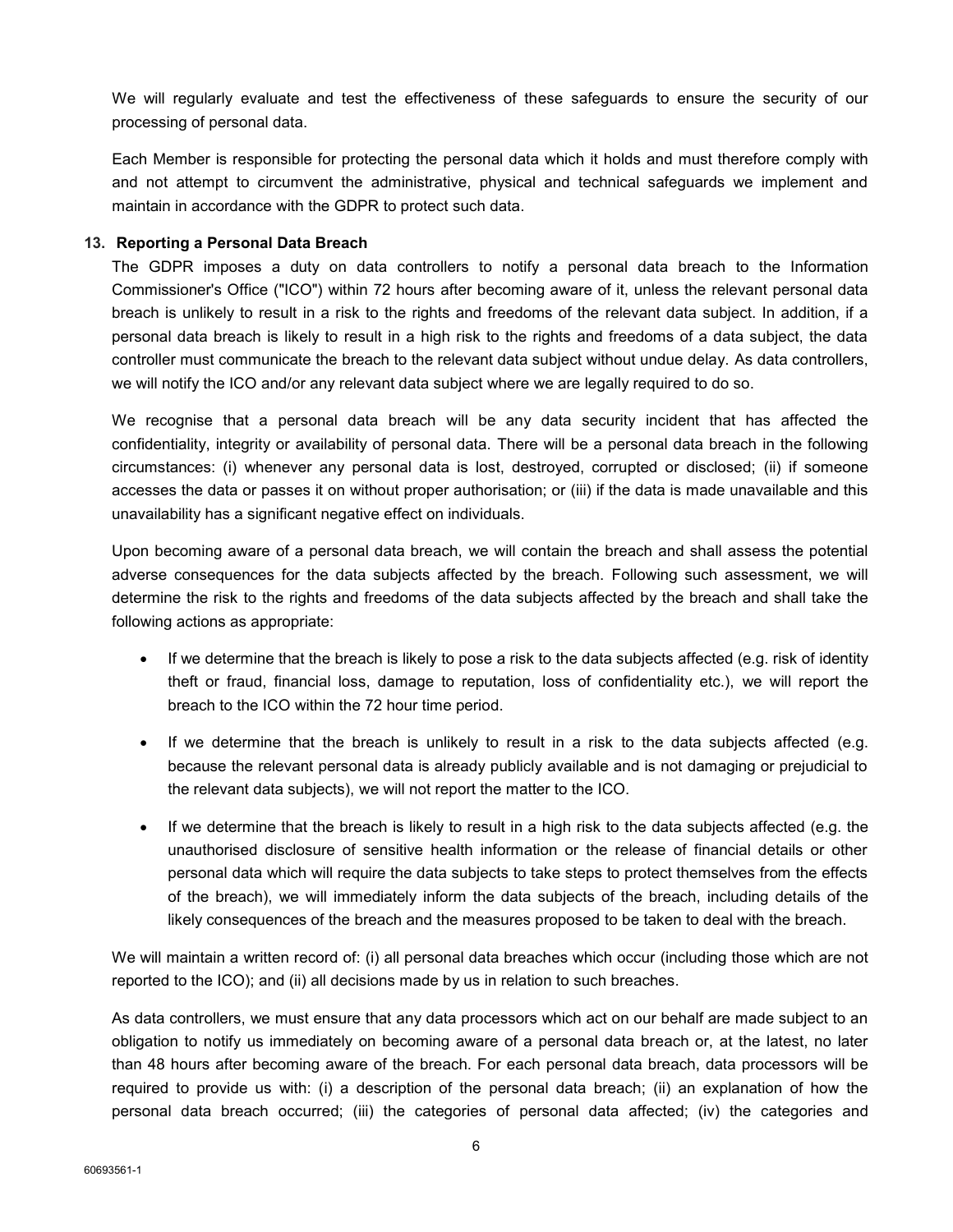approximate number of data subjects concerned; (v) a description of the likely consequences of the personal data breach; (vi) a description of the measures it has taken to address the personal data breach; and (vii) a description of the proposed measures it intends to take to address the personal data breach, including, where appropriate, measures to mitigate the possible adverse effects of the personal data breach.

#### **14. Data Subject's Rights And Requests**

Under the GDPR, data subjects have certain rights in relation to their personal data. We will ensure that personal data held by us is processed in accordance with the exercise of data subjects' rights.

The GDPR provides data subjects with the following rights:

- (i) The right to request access to any personal data held about them by the data controller. This is known as a subject access request ("SAR").
- (ii) The right to object to or challenge processing which has been justified on the basis of the data controller's legitimate interests.
- (iii) The right to ask the data controller to erase personal data if it is no longer necessary in relation to the purposes for which it was collected or processed. This is known as the "right to be forgotten".
- (iv) The right to ask the data controller to rectify inaccurate data or to complete incomplete data.
- (v) The right to restrict processing of personal data in specific circumstances.
- (vi) The right to object to decisions about them based solely on automated processing, including profiling.
- (vii) The right to object to the data controller using the personal data held about them for direct marketing purposes.
- (viii) In limited circumstances, the right to receive or ask for a copy of the personal data held about them to be transferred to a third party in a structured, commonly used and machine readable format. This is known as the right to "data portability".
- (ix) The right to withdraw consent at any time to the processing of any data which has been processed by the data controller on the basis of consent.
- (x) The right to receive certain information about the data controller's processing activities. This is achieved by providing the data subject with a Privacy Notice.
- (xi) The right to prevent processing that is likely to cause damage or distress to the data subject or anyone else.
- (xii) The right to request a copy of an agreement under which personal data is transferred outside of the EEA.
- (xiii) The right to make a complaint to the ICO.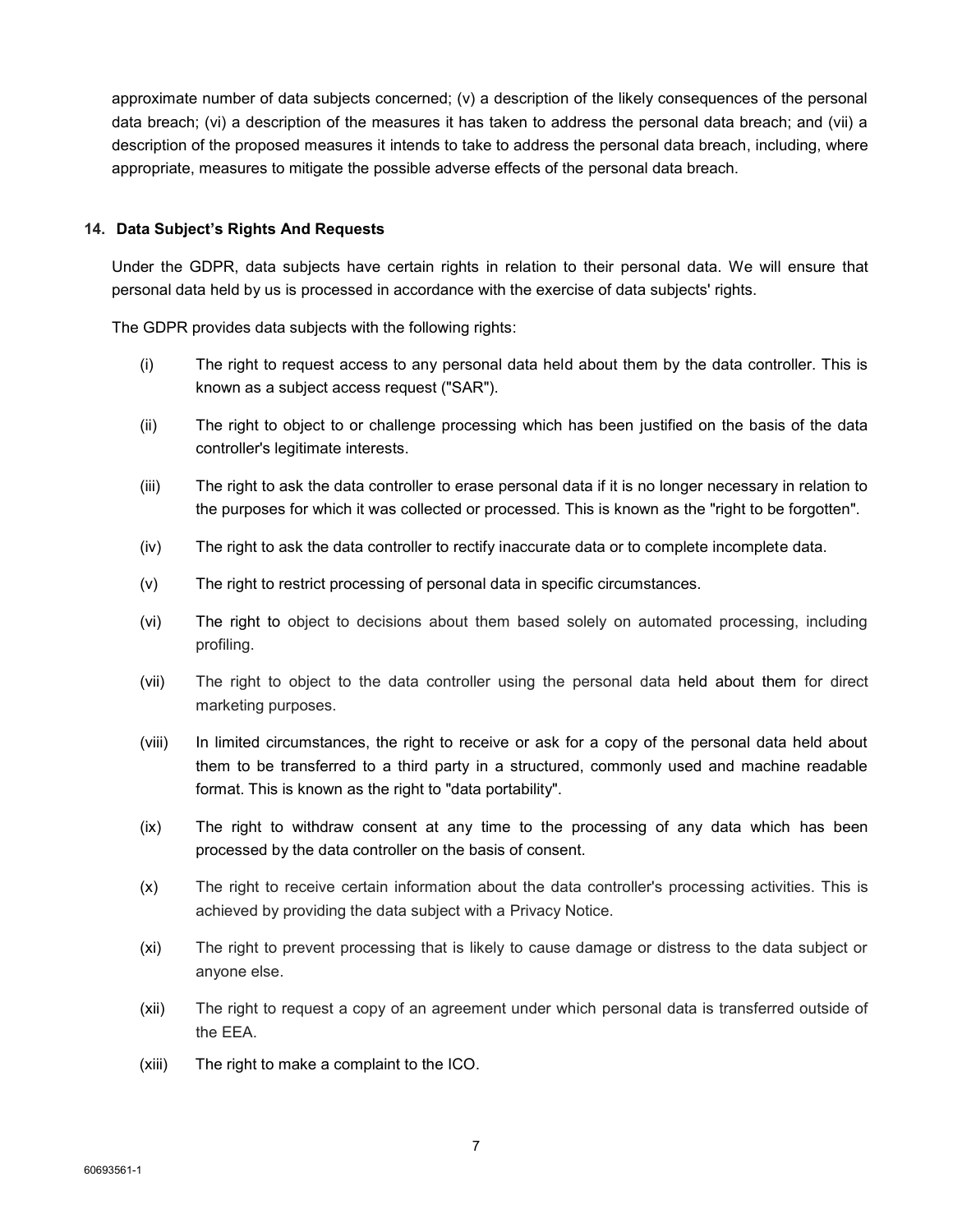In the event that a member submits a request to the trustees to exercise any of the above rights, we shall take the following steps:

- Obtain sufficient information to verify the identity of the individual making the request. This is to avoid personal data about a Member or individual buyers or sellers being sent to a third party either inadvertently or as a result of deception.
- Assess the request promptly following receipt and in accordance with any timescales specified in the GDPR. In relation to the data subject rights at (i) to (viii) above, we must provide the individual with information on action taken in response to the request within 1 month of receipt of the request. However, if the request is complex or there are a number of requests, we may extend the period for issuing the final response by a further 2 months.
- Carry out appropriate searches on databases, systems, applications and other places where the relevant personal information which is subject to the request may be held. Identify the personal data which is subject to the request.
- Before responding to the request, we must consider whether there are any grounds under the GDPR to refuse the request, including any specific qualifications to the data subject rights or any general exemptions. For example, if the individual buyer or seller requests us to erase personal information held about them ("the right to be forgotten"), we may be able to refuse the request if: (i) the personal information is still necessary for the purposes for which it was collected; and (ii) we can also establish that we have overriding legitimate grounds to continue processing the information (e.g. if we require the information to enable us to respond to queries arising from accountancy practices). In addition, general exemptions may apply which would allow us to refuse requests in circumstances where it is necessary and proportionate to do so in order to safeguard various interests, including but not limited to: (i) the protection of the data subject or the rights and freedoms of third parties; or (ii) the enforcement of civil law claims.
- Following the completion of the assessment, we must issue a response to the individual's request within the relevant timescales under the GDPR (please see above).

Please see below for additional information on how we will respond to SARs and the right to be forgotten.

# **15. Subject Access Requests ("SARs")**

When an individual submits a SAR for a copy of personal information held about them we shall take the following steps:

- Log the date on which the SAR was received (to ensure that the relevant timeframe of 1 month for responding to the SAR is met).
- Confirm the identity of the individual who has submitted the SAR. For example, we may request additional information from the individual to confirm their identity.
- Search databases, systems, applications and other places where the relevant personal information may be held.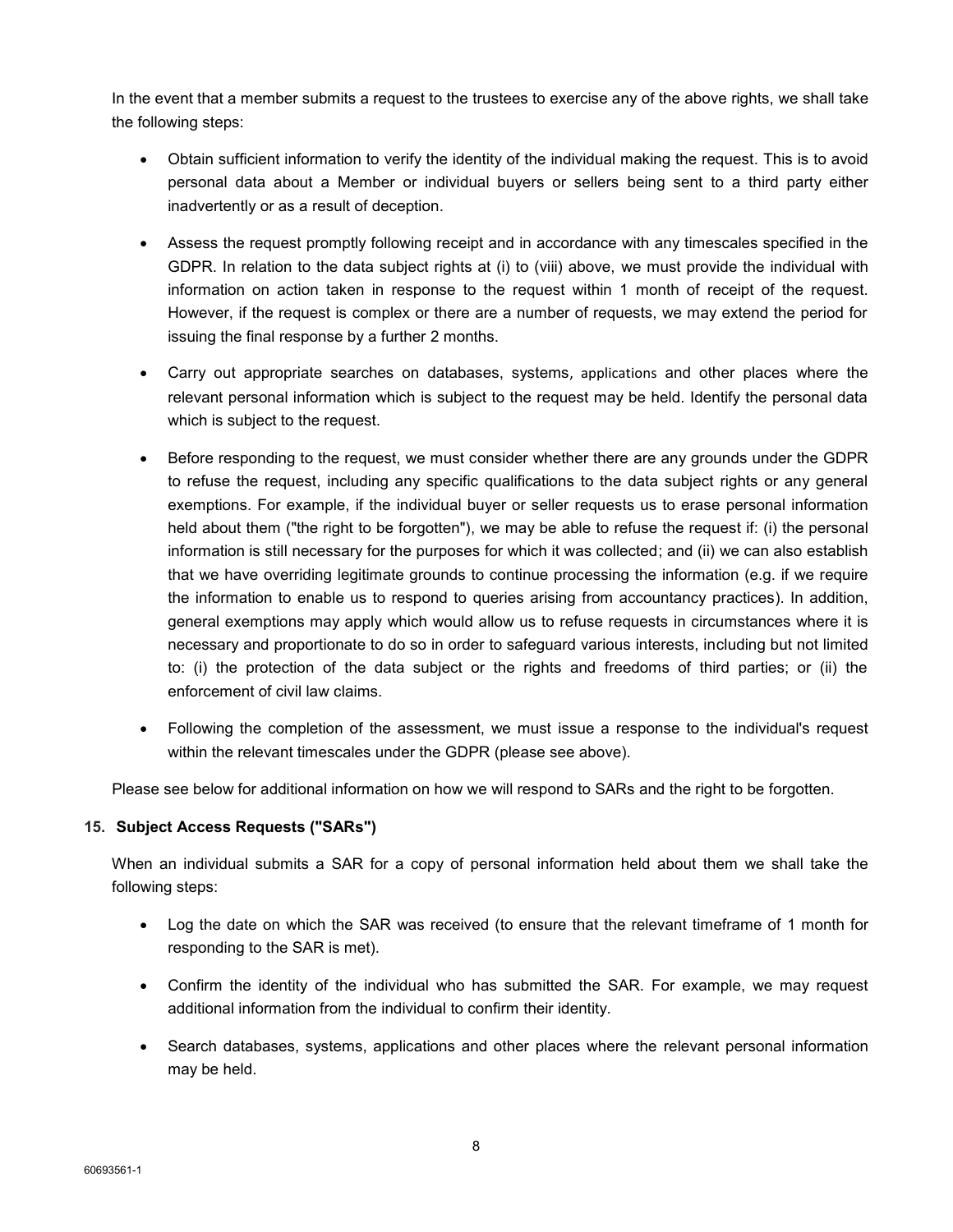• Confirm to the individual whether or not the relevant personal data is held by the relevant Member or the Institute.

Unless a relevant exemption applies (e.g. refusal of the SAR is necessary to safeguard the enforcement of civil law claims), we shall provide the individual with a copy of the personal information processed by us within 1 month of receipt of the SAR. If the request is complex, or there are a number of requests, we may extend the period for responding by a further 2 months. If we extend the period for responding we shall inform the individual within 1 month of receipt of the SAR and explain the reasons for the delay.

Before providing personal data to an individual in response to a SAR, we shall review the information being disclosed to ascertain whether the data includes personal data relating to other individuals. If it does, we may redact the personal data of those other individuals, unless those individuals have consented to disclosure of their personal data.

If the SAR is manifestly unfounded or excessive, for example, because of its repetitive character, we may charge a reasonable fee, taking into account the administrative costs of providing the personal data, or refuse to comply with the request.

If we are not going to respond to the SAR we shall inform the individual of the reasons for not taking action. We will also notify the individual of the option available to the individual to lodge a complaint with the ICO.

# **16. Responding to Requests for the Erasure of Personal Data ("Right to be Forgotten")**

Under the GDPR, data subjects have the right, in certain circumstances, to request that we erase their personal data. We will be required to erase the personal data without undue delay if one of the following circumstances applies:

- The personal data is no longer necessary for the purposes for which it was collected or otherwise processed by the relevant Member;
- The data subject withdraws his or her consent to the processing of his or her personal data; and consent was the basis on which the information was obtained and there is no other legal basis for the processing;
- The data subject objects to the processing of his or her personal data on the basis of our entitlement to process without the need to obtain consent;
- The personal data has been unlawfully processed by the Member; or
- The personal data must be erased in order to comply with a legal obligation of the Member.

In most cases, we will not be required to comply with such a request if it is necessary for us to continue processing the relevant personal data for the purposes of administering the auction or for compliance with relevant accountancy requirements. In addition, there is also a specific exemption to the right to be forgotten in circumstances where continued processing of the relevant personal data is necessary for the establishment, exercise or defence of legal claims.

In the situation where an individual submits a request for erasure and it is clear that at least one of the above circumstances applies, we shall, unless there is a relevant exemption, take the steps set out below: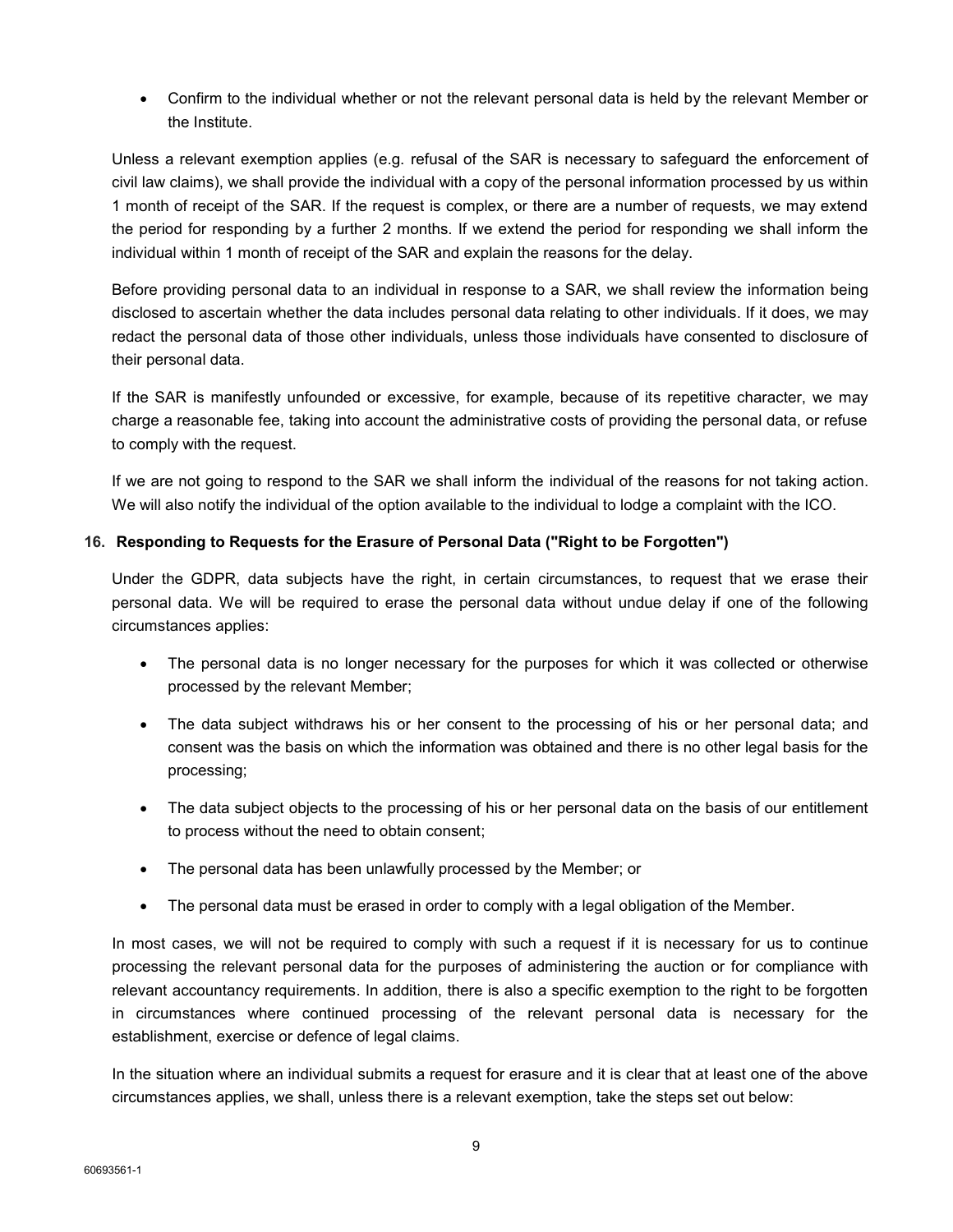- Log the date on which the request was received (to ensure that the relevant timeframe of 1 month for responding to the request is met).
- Confirm the identity of the individual who has submitted the request; request additional information from the individual to do this.
- Search databases, systems, applications and other places where the relevant personal information may be held and erase such data within 1 month of receipt of the request. If the request is complex, or there are a number of requests, we may extend the period for responding by a further 2 months. If we extend the period for responding we shall inform the individual within 1 month of receipt of the request and explain the reasons for the delay.
- Communicate the erasure of the personal information to the relevant Member, the Institute and other relevant data processors and/or data controllers to whom the personal information has been disclosed, unless this is impossible or involves disproportionate effort.

If the request is manifestly unfounded or excessive, for example, because of its repetitive character, we may charge a reasonable fee, taking into account the administrative costs of erasure, or refuse to act on the request.

If we are not going to respond to the request we shall inform the individual of the reasons for not taking action. We will also notify the individual of the option available to the individual to lodge a complaint with the ICO.

# **17. Accountability**

As data controllers, we are responsible for implementing appropriate technical and organisational measures in an effective manner to ensure compliance with data protection principles. Under the GDPR, we are now also required to demonstrate compliance with the data protection principles at all times.

We will therefore put in place adequate resources and controls in order to document compliance with the GDPR, including but not limited to:

- Integrating the new data protection requirements under the GDPR into all relevant internal and external documents, including but not limited to this Data Protection Policy, the Record of Processing Activities, the Privacy Notice issued to individuals and all contracts with any data processors.
- Training staff on the GDPR and relevant data protection matters.
- Testing the privacy measures implemented and conducting periodic reviews and audits to assess and demonstrate compliance.

# **18. Record Keeping**

Under the GDPR, we are required to keep full and accurate records of all our data processing activities. This includes maintaining a record of: (i) all decisions in relation to the processing of personal data; (ii) all consents provided by individuals for the processing of their sensitive personal data (if applicable); (iii) all personal data breaches; and (iv) the exercise of data subjects' rights.

As data controllers, we are required to maintain a document known as a "Record of Processing Activities". As a minimum, this document must include the following: (i) name and contact details of the data controllers; (ii)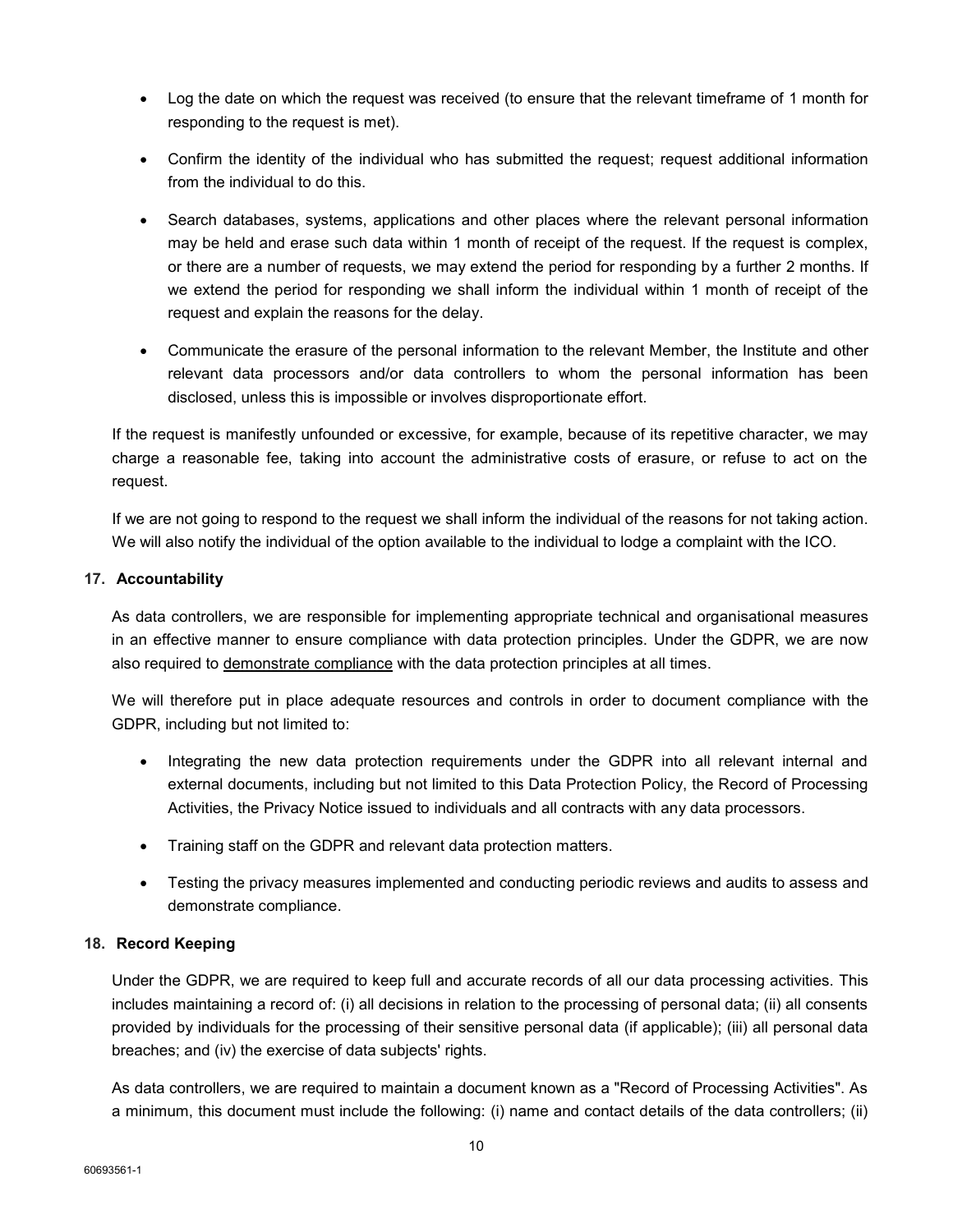purposes of data processing; (iii) categories of data subjects; (iv) categories of persona data; (v) third party recipients of personal data; (vi) details of international data transfers (if applicable); (vii) retention periods for personal data; and (viii) a description of the data security measures in place.

#### **19. Training and Audit**

As Members, we must undergo adequate training to enable us to comply with our obligations as data controllers under the GDPR. This should include training on data subjects' rights, consent, legal basis for processing and responding to personal data breaches. We will maintain records of all such training.

We must also regularly test and audit our systems and processes to assess compliance with the GDPR. In particular, we must check to ensure that adequate controls and resources are put in place to ensure the proper use and protection of individual buyers and sellers' personal information.

#### **20. Data Sharing**

As Members, we will be required to share individual buyers or sellers' personal data with third parties on occasion. We will only share such data with third parties where it is necessary to do so. For example, we may be required to share individuals' personal data with the following third parties:

- Other Members;
- Professional advisers, including legal advisers and accountants;
- Insurers;
- Financial organisations and advisers;
- Suppliers and other service providers;
- Trade and business associates:
- The UK Government and other relevant public authorities and regulatory authorities;

Generally we will only share individuals' personal data with third party data processors and data controllers where certain safeguards and/or contractual arrangements have been put in place.

Where we share individuals' personal data with any third party data processor (such as an auditor or accountant), we must enter into a written contract with the data processor which includes the mandatory contractual provisions required under the GDPR.

Where we share individuals' personal data with third parties which use such information for their own purposes (i.e. other data controllers), we must enter into a contract with the other party which: (i) clearly describes the purposes for which the information may be used and any limitations or restrictions on the use of the information; and (ii) includes an undertaking from the other party that it shall at all times comply with the GDPR when processing the relevant personal data.

Where we are required by law to share individuals' personal data with any third party (e.g. the UK Government etc.), we shall put in place appropriate controls to ensure that the sharing of such data will be documented, regularly reviewed and verified to make sure that the data sharing is in fact required by law.